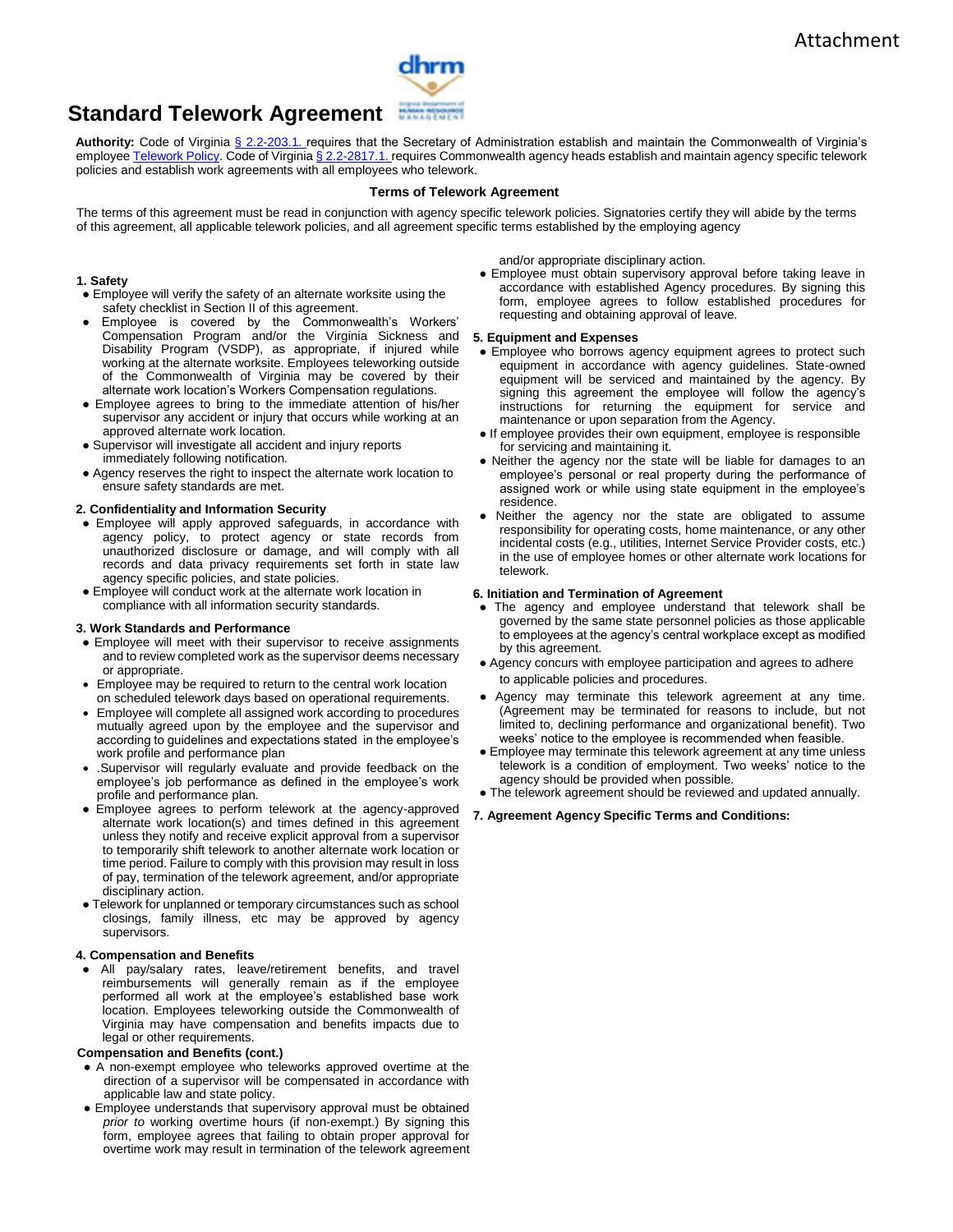*NOTE:* The language used in this agreement does not create an employment contract between the employee and the agency. This agreement does no create any contractual rights or entitlements, but, instead, establishes conditions for permitting an employee to qualify for and continue to exercise the privilege of teleworking. The agency reserves the right to revise the content of this agreement or its terms, in whole or in part, at its discretion. No promises or assurances, whether written or oral, which are contrary to or inconsistent with the terms of this paragraph are binding upon the agency.

**Page 1** 05/06/2022 | **DHRM** 



# **Standard Telework Agreement**

| <b>Employee Information</b>            |                                                                  |  |       |                   |  |  |
|----------------------------------------|------------------------------------------------------------------|--|-------|-------------------|--|--|
| Last Name                              | <b>First Name</b>                                                |  |       | Middle Initial    |  |  |
|                                        |                                                                  |  |       |                   |  |  |
| Employee ID Number                     |                                                                  |  |       | <b>Work Title</b> |  |  |
|                                        |                                                                  |  |       |                   |  |  |
| Agency Name                            | Department Name                                                  |  |       | Manager Name      |  |  |
|                                        |                                                                  |  |       |                   |  |  |
|                                        | This telework agreement should be reviewed and updated annually. |  |       |                   |  |  |
| <b>Start Date</b>                      | <b>End Date</b>                                                  |  |       |                   |  |  |
| <b>Telework Location Information</b>   |                                                                  |  |       |                   |  |  |
| <b>Street Address:</b>                 |                                                                  |  | City: |                   |  |  |
| State:                                 | Country:                                                         |  |       | Zip Code:         |  |  |
| <b>Telework Location Phone Number:</b> |                                                                  |  |       |                   |  |  |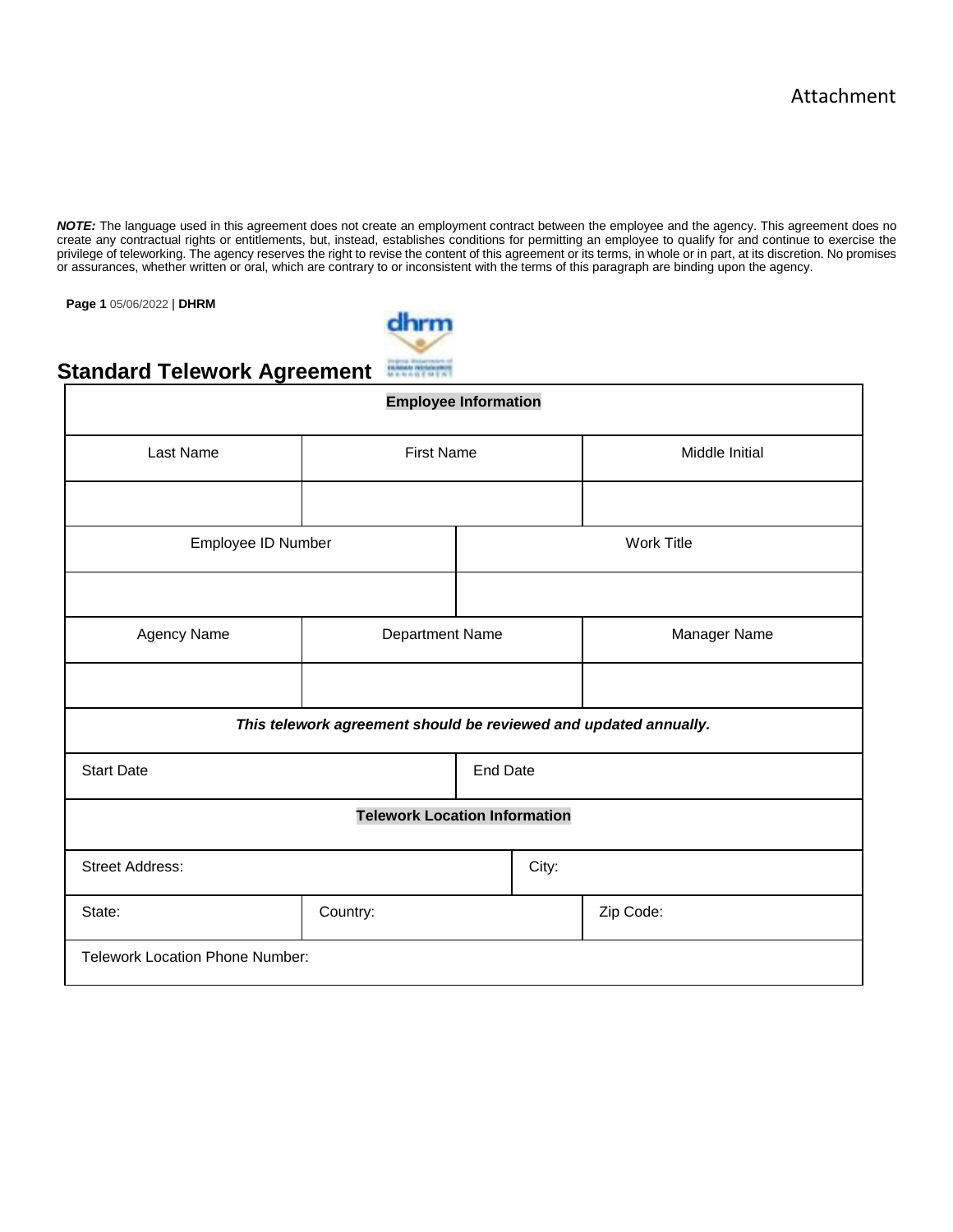**Page 2** 05/06/2022 | **DHRM** 



# **Telework Agreement**

| <b>Remote Work Schedule</b>                                                                                                                                                                                                                                                                                                                                                                                                                                                                                                                                                                                                                                                                                                                          |                                        |                      |  |  |
|------------------------------------------------------------------------------------------------------------------------------------------------------------------------------------------------------------------------------------------------------------------------------------------------------------------------------------------------------------------------------------------------------------------------------------------------------------------------------------------------------------------------------------------------------------------------------------------------------------------------------------------------------------------------------------------------------------------------------------------------------|----------------------------------------|----------------------|--|--|
| Day of the Week                                                                                                                                                                                                                                                                                                                                                                                                                                                                                                                                                                                                                                                                                                                                      | <b>Schedule</b>                        | <b>Work Location</b> |  |  |
| Monday                                                                                                                                                                                                                                                                                                                                                                                                                                                                                                                                                                                                                                                                                                                                               |                                        |                      |  |  |
| Tuesday                                                                                                                                                                                                                                                                                                                                                                                                                                                                                                                                                                                                                                                                                                                                              |                                        |                      |  |  |
| Wednesday                                                                                                                                                                                                                                                                                                                                                                                                                                                                                                                                                                                                                                                                                                                                            |                                        |                      |  |  |
| Thursday                                                                                                                                                                                                                                                                                                                                                                                                                                                                                                                                                                                                                                                                                                                                             |                                        |                      |  |  |
| Friday                                                                                                                                                                                                                                                                                                                                                                                                                                                                                                                                                                                                                                                                                                                                               |                                        |                      |  |  |
| Saturday                                                                                                                                                                                                                                                                                                                                                                                                                                                                                                                                                                                                                                                                                                                                             |                                        |                      |  |  |
| Sunday                                                                                                                                                                                                                                                                                                                                                                                                                                                                                                                                                                                                                                                                                                                                               |                                        |                      |  |  |
| Other (variable telework day, etc.)                                                                                                                                                                                                                                                                                                                                                                                                                                                                                                                                                                                                                                                                                                                  |                                        |                      |  |  |
|                                                                                                                                                                                                                                                                                                                                                                                                                                                                                                                                                                                                                                                                                                                                                      | <b>Continuity of Operations Status</b> |                      |  |  |
| Employee $\Box$ IS or $\Box$ IS NOT expected to telework for the duration of an emergency pursuant when the employee's<br>central workplace is closed due to natural or manmade emergency situations (e.g. snow storm, hurricane, act of<br>terrorism, etc.). If employee is unable to telework during an emergency due to illness or dependent care responsibilities,<br>the employee must take appropriate leave. The employee may be asked and expected to report to an agency central<br>workplace, other alternative locations, or be granted emergency closing authorization, on a case-by-case basis, when<br>other circumstances (e.g. power failure) prevent the employee from teleworking at the alternate work locations listed<br>above. |                                        |                      |  |  |
| The agency and employee agree to the following responsibility for expenses that may be related to teleworking.<br>The agency will or will not be responsible for the following equipment or expenses:                                                                                                                                                                                                                                                                                                                                                                                                                                                                                                                                                |                                        |                      |  |  |
| Expense - The agency and employee agree to the following responsibility<br><b>Yes</b><br>for expenses that may be related to teleworking                                                                                                                                                                                                                                                                                                                                                                                                                                                                                                                                                                                                             |                                        | <b>No</b>            |  |  |
| Business related phone calls                                                                                                                                                                                                                                                                                                                                                                                                                                                                                                                                                                                                                                                                                                                         |                                        |                      |  |  |

Use of personal phone stipend ☐ ☐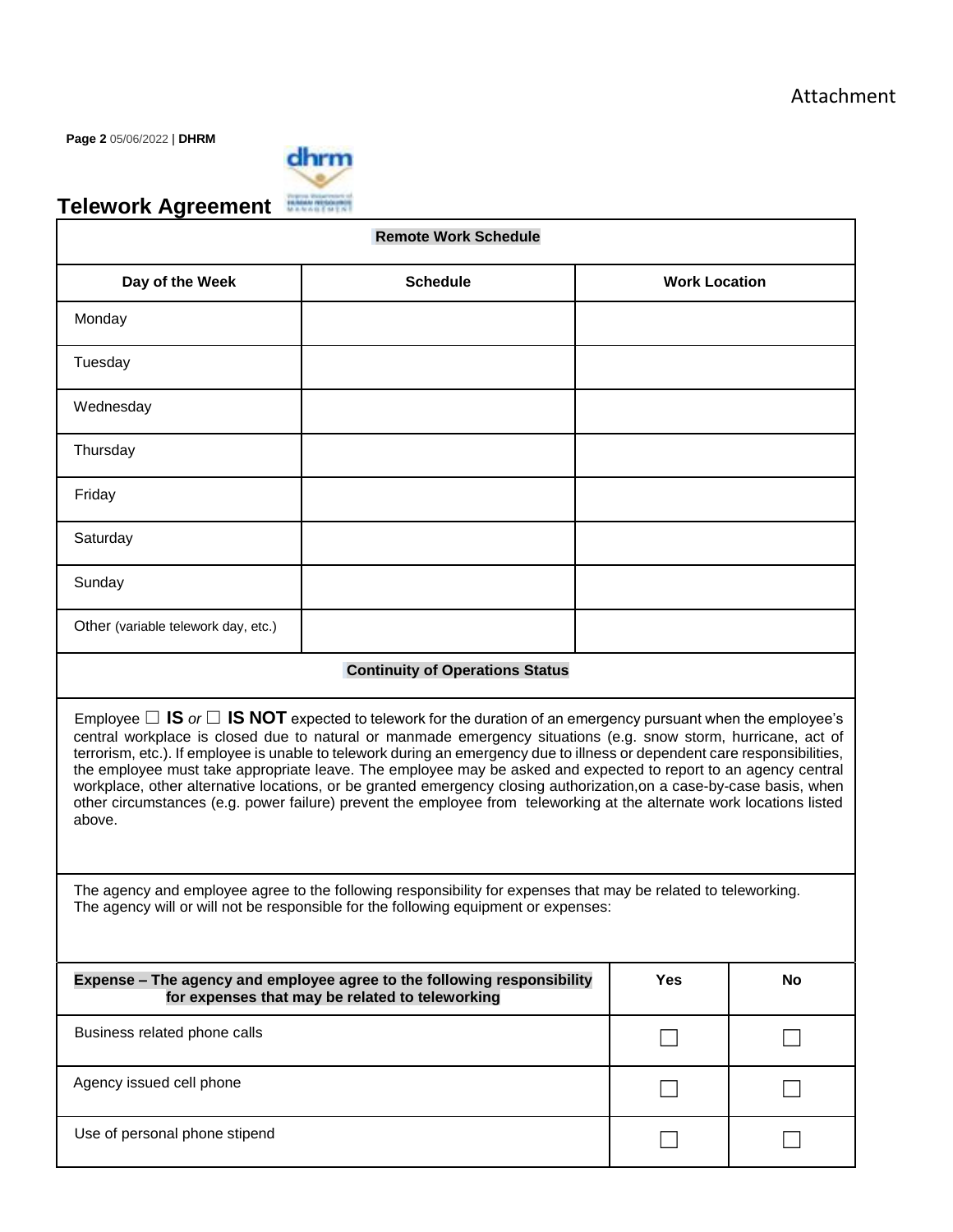# Attachment

| Telework location internet connection                          |  |
|----------------------------------------------------------------|--|
| Hardware and software required to perform job                  |  |
| Office supplies                                                |  |
| Travel and commuting expenses to agency physical location      |  |
| Lodging expenses related to travel to agency physical location |  |
| Other:                                                         |  |
| Other:                                                         |  |
| Other:                                                         |  |
| Other:                                                         |  |

| Safety Checklist - Safety Feature Verified at Alternate Work Location Listed                                                                                     | <b>Yes</b> | <b>No</b> |
|------------------------------------------------------------------------------------------------------------------------------------------------------------------|------------|-----------|
| 1. Temperature, ventilation, lighting, and noise levels are adequate for<br>maintaining a work location.                                                         |            |           |
| 2. Electrical equipment is free of recognized hazards that would cause physical<br>harm (frayed, exposed, or loose wires; loose fixtures; bare conductors; etc.) |            |           |
| 3. Electrical system allows for grounding of electrical equipment (three prong<br>receptacles).                                                                  |            |           |
| 4. Alternate work location is free of any obstructions that could restrict visibility and<br>movement (including doorways).                                      |            |           |
| 5. File cabinets and storage closets are arranged so drawers and doors do not enter<br>into walkways.                                                            |            |           |
| 6. Phone lines, electrical cords, and surge protectors are secured under a desk or<br>alongside a baseboard.                                                     |            |           |